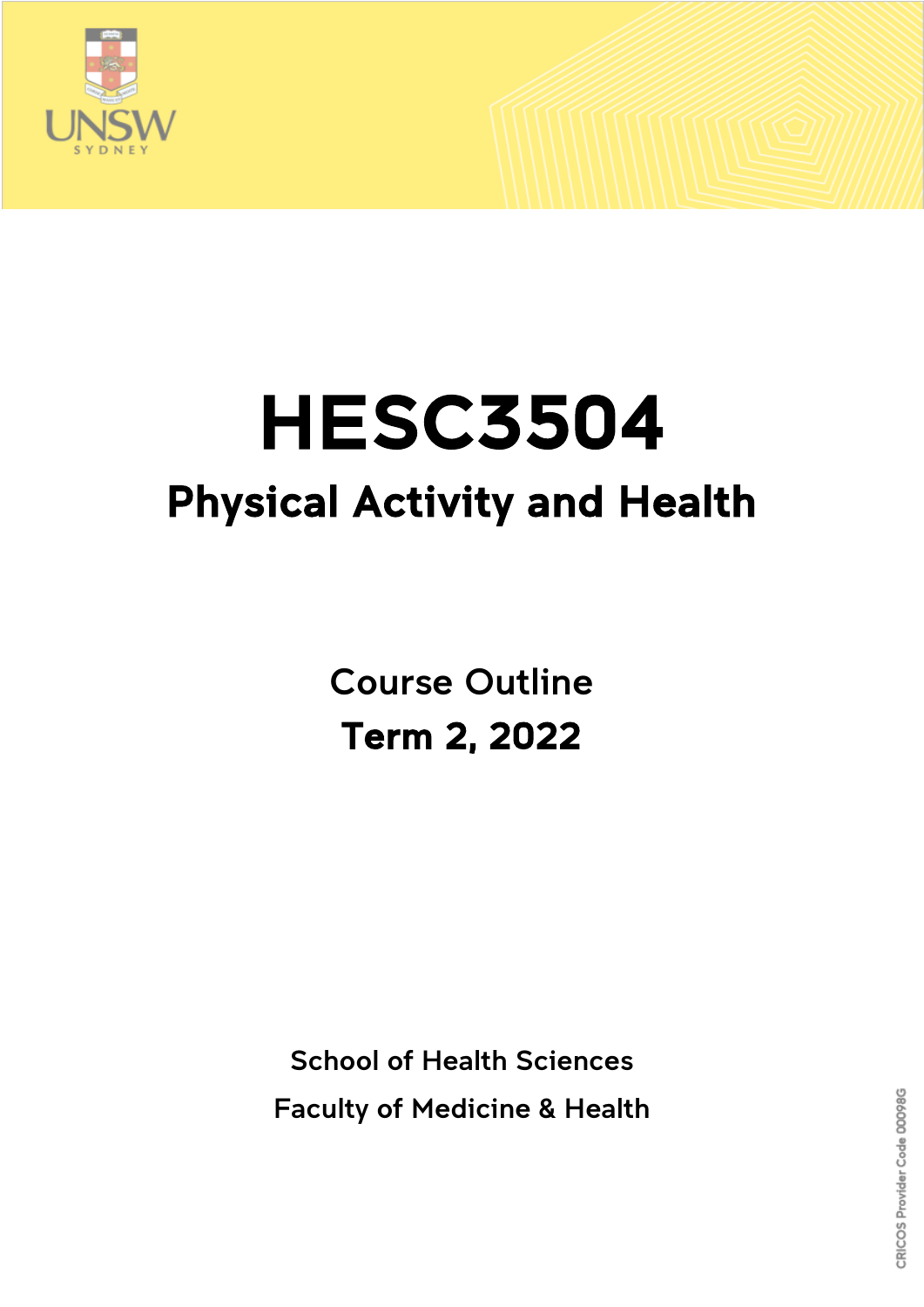# **Table of Contents**

| 1. Staff                                                                      | 3  |
|-------------------------------------------------------------------------------|----|
| 2. Course information                                                         | 4  |
| 2.1 Course summary                                                            | 4  |
| 2.2 Course aims                                                               | 4  |
| 2.3 Course learning outcomes (CLO)                                            | 5  |
| 2.4 Relationship between course and program learning outcomes and assessments | 5  |
| 3. Strategies and approaches to learning                                      | 6  |
| 3.1 Learning and teaching activities                                          | 6  |
| 3.2 Expectations of students                                                  | 6  |
| 4. Course schedule and structure                                              | 7  |
| 5. Assessment                                                                 | 8  |
| 5.1 Assessment tasks                                                          | 8  |
| 5.2 Assessment criteria and standards                                         | 12 |
| 5.3 Submission of assessment tasks                                            | 12 |
| 5.4. Feedback on assessment                                                   | 12 |
| 6. Academic integrity, referencing and plagiarism                             | 13 |
| 7. Readings and resources                                                     | 14 |
| 8. Administrative matters                                                     | 14 |
| 9. Additional support for students                                            | 15 |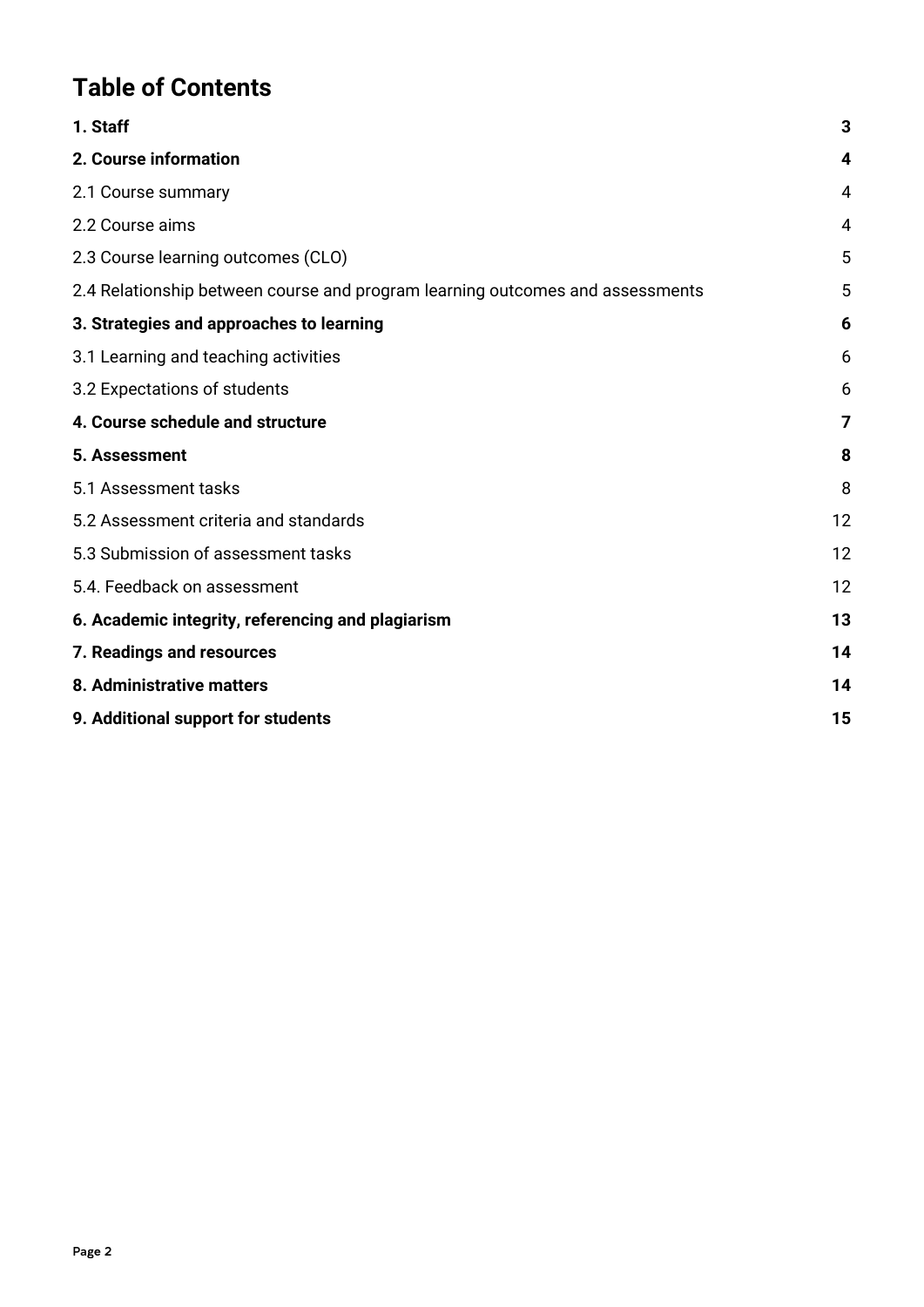# <span id="page-2-0"></span>1. Staff

| <b>Position</b>     | <b>Name</b>              | <b>Email</b>                        | <b>Consultation</b><br>times and<br><b>locations</b> |
|---------------------|--------------------------|-------------------------------------|------------------------------------------------------|
| Course<br>Convenors | <b>Kate Drury</b>        | k.drury@unsw.edu.au                 | On Teams, by<br>appointment                          |
|                     | <b>Briana Clifford</b>   | b.clifford@unsw.edu.au              | On Teams, by<br>appointment                          |
| Lecturers           | Alexander Engel          | alexander.engel@canberra.edu.au     |                                                      |
|                     | <b>Belinda Parmenter</b> | b.parmenter@unsw.edu.au             |                                                      |
|                     | <b>Callum Baker</b>      | callum.baker@unsw.edu.au            |                                                      |
|                     | Kemi Wright              | kemi.wright@unsw.edu.au             |                                                      |
|                     | Nattai Borges            | nattai.borges@unsw.edu.au           |                                                      |
|                     | Sara Grafenauer          | s.grafenauer@unsw.edu.au            |                                                      |
|                     | Susan Thompson           | s.thompson@unsw.edu.au              |                                                      |
| <b>Tutors</b>       | Dae Uk Han               | daeuk.han@unsw.edu.au               |                                                      |
|                     | Eliza MacDonald          | e.macdonald@student.unsw.edu.au     |                                                      |
|                     | <b>Harrison Hansford</b> | h.hansford@unsw.edu.au              |                                                      |
|                     | Lauren Wheatley          | lauren.wheatley@student.unsw.edu.au |                                                      |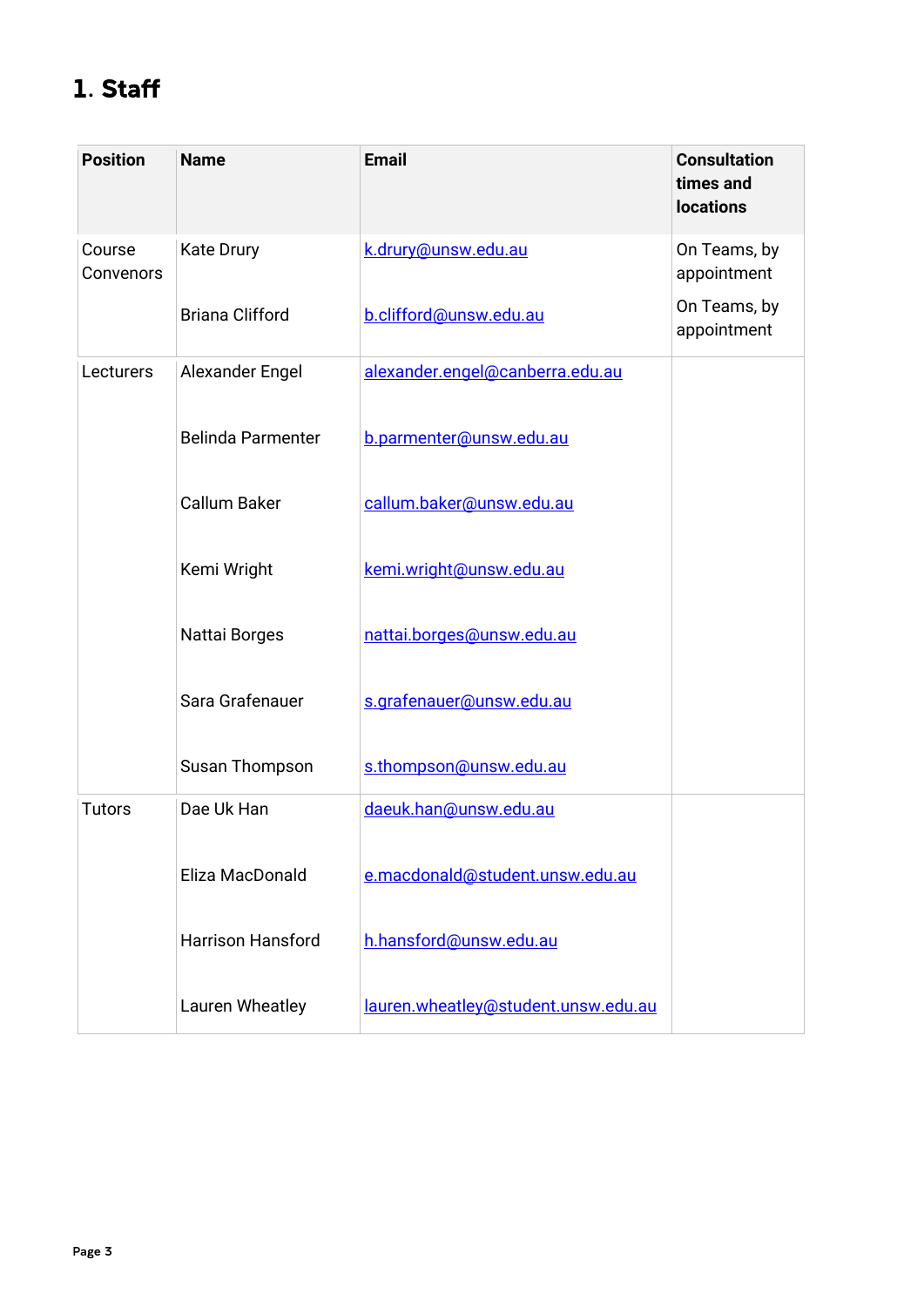# <span id="page-3-0"></span>2. Course information

**Units of credit:** 6 UOC **Pre-requisite(s):**  HESC2501 Exercise Physiology HESC1511 Exercise Programs and Behaviour HESC3511 Health, Exercise and Sport Psychology **Teaching times and locations:**  Lectures: Wednesday 1300-1400, Thursday 1200-1300, Friday 1300-1400 Tutorials: Thursday 1300-1400 or 1400-1500 (weeks 1 – 4 only) Laboratories: 3 hours per week, please attend class as per Allocate *<http://timetable.unsw.edu.au/2022/HESC3504.html>*

## <span id="page-3-1"></span>2.1 Course summary

The focus of this course is on the effects of exercise on apparently healthy populations and those with increased cardiovascular risk across the lifespan. Psychological aspects of exercise, including the application of behaviour change and self-management strategies, comprise a significant component of this course. The literature addressing the impact of physical activity on cardiovascular risk reduction and the prevention of disease will be discussed in detail through examining the mechanisms by which exercise alters metabolic, vascular, muscular and cognitive function, both chronically and acutely. Health-based screening and intervention techniques (including basic nutrition assessments) will be applied with students undertaking a supervised lifestyle change project.

## <span id="page-3-2"></span>2.2 Course aims

On completion of this subject, students will be able to:

1. Discuss key models explaining why people do (or do not) exercise and how it affects health.

2. Describe the effects of regular physical activity on a variety of physical and psychological health variables.

3. Demonstrate an understanding of the need for primary prevention in the health care model.

4. Apply this understanding of primary prevention in designing and implementing a four-week lifestyle change program (including addressing diet, exercise, physical activity and sedentary behaviour) to reduce/improve cardiovascular risk in an apparently healthy adult.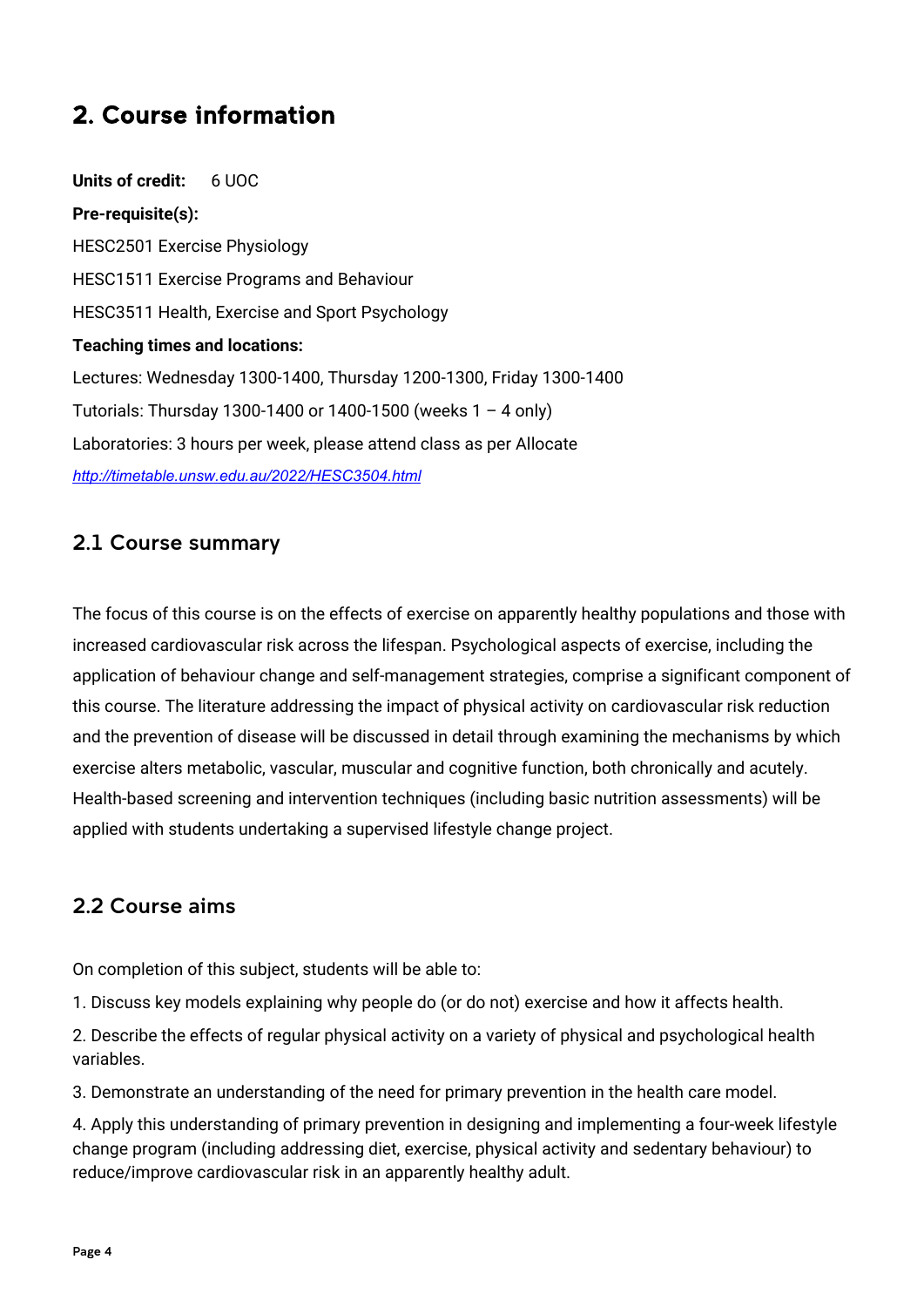# <span id="page-4-1"></span><span id="page-4-0"></span>2.3 Course learning outcomes (CLO)

On completion of this subject students should be able to:

1. Identify risk factors associated with sedentary lifestyles and metabolic dysfunction and explain the role of sedentary behaviour and physical activity in the aetiology, prevention and management of lifestyle-related chronic diseases namely obesity, metabolic syndrome and cardiovascular disease.

2. Select, develop and conduct a range of health assessments and screening tests that are safe, and effective for individuals with different levels of cardiovascular risk.

3. Record, analyse and interpret information from assessments and convey the results, including the accuracy and limitations of the assessments or exercise program, through relevant verbal and/or written communication with the client or involved professional.

4. Demonstrate basic knowledge of dietary assessment and a healthy food intake and use this to provide dietary recommendations to adults with different levels of cardiovascular risk.

5. Apply best-practice principles to design, implement and interpret results of a supervised lifestyle change program for individuals with different levels of cardiovascular risk.

## 2.4 Relationship between course and program learning outcomes and assessments

| <b>Course Learning</b><br><b>Outcome (CLO)</b> | <b>LO Statement</b>                                                                                                                                                       | <b>Related Tasks &amp;</b><br>Assessment |
|------------------------------------------------|---------------------------------------------------------------------------------------------------------------------------------------------------------------------------|------------------------------------------|
| CLO <sub>1</sub>                               | Identify risk factors associated with sedentary<br>lifestyles and metabolic dysfunction and explain the<br>role of sedentary behaviour and physical activity              | Assessment Tasks 1, 3, 4                 |
| CLO <sub>2</sub>                               | Select, develop and conduct a range of health<br>assessments and screening tests                                                                                          | Assessment Tasks 2, 4                    |
| CLO <sub>3</sub>                               | Record, analyse and interpret information from<br>assessments and convey the results, including the<br>accuracy and limitations of the assessments or<br>exercise program | Assessment Tasks 1, 2, 3, 4              |
| CLO <sub>4</sub>                               | Demonstrate basic knowledge of dietary assessment<br>and a healthy food intake and use this to provide<br>dietary recommendations                                         | Assessment Tasks 1, 2, 4                 |
| CLO <sub>5</sub>                               | Apply best-practice principles to design, implement<br>and interpret results of a supervised lifestyle change<br>program                                                  | Assessment Tasks 2, 3, 4                 |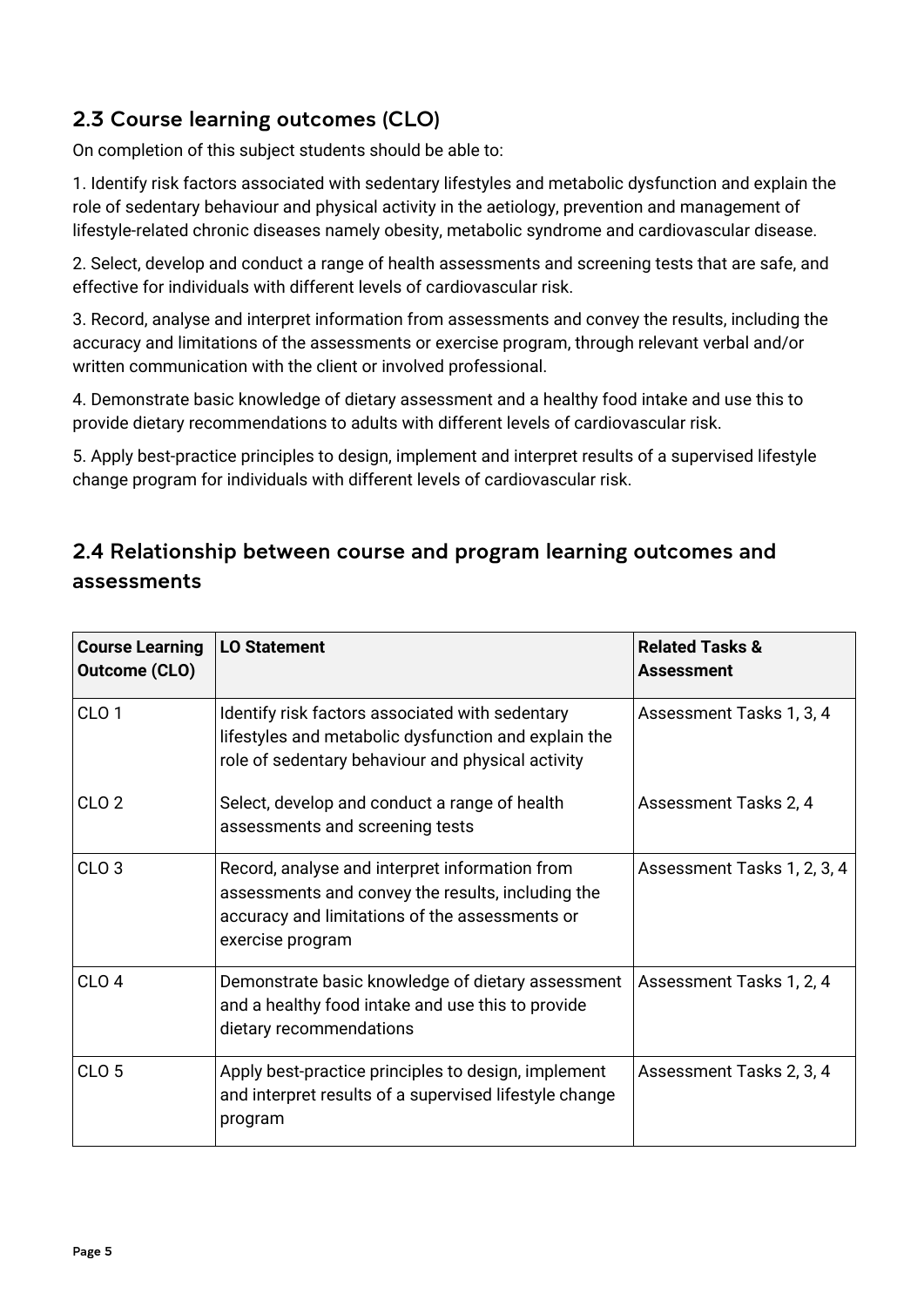# <span id="page-5-0"></span>3. Strategies and approaches to learning

## <span id="page-5-1"></span>3.1 Learning and teaching activities

**Lectures** – Lectures will provide you with the concepts and theory essential for understanding how regular physical activity impacts on health. In the lectures the aetiology of lifestyle diseases will be outlined and a description of the effects of exercise on risk factors will be given. Lectures will examine the current research regarding exercise and nutritional interventions. Some lectures are scheduled face to face, other are scheduled for an online delivery which you may complete in your own time. Please check the timetable carefully. These lectures are designed to assist you in the weeks learning. Please ensure you have watched the lectures in order to prepare for the week.

**Practicals** – To assist in the development of practical skills in assessing health and fitness and implementing lifestyle change, practicals will be held. These classes allow students to engage in a more interactive form of learning than is possible in the lectures. The skills you will learn in practical classes and in your involvement in planning and implementing a lifestyle change program are relevant to your development as professional exercise physiologists. After the first 4 practicals you will use the remaining timetabled sessions to complete your Lifestyle Change Project on your chosen client. In these sessions, under the supervision of an AEP, students will conduct a lifestyle assessment with their client, in order to design and implement a lifestyle change program. This will involve choosing and interviewing the client, then administering health and fitness assessments appropriate to the client's needs. See the assessment task section following for more detail.

**Tutorials** – To assist in the development of exercise and lifestyle prescription skills 2 case study tutorials will occur, the first case study will be presented in weeks 1 and 2, the second in weeks 3 and 4. These classes will help to provide students with skills required to complete the lifestyle change project. It is also an opportunity to discuss the assignment further.

## <span id="page-5-2"></span>3.2 Expectations of students

Students are reminded that UNSW recommends that a 6 units-of-credit course should involve about 150 hours of study and learning activities. The formal learning activities total approximately 50 hours throughout the term and students are expected (and strongly recommended) to do at least the same number of hours of additional study.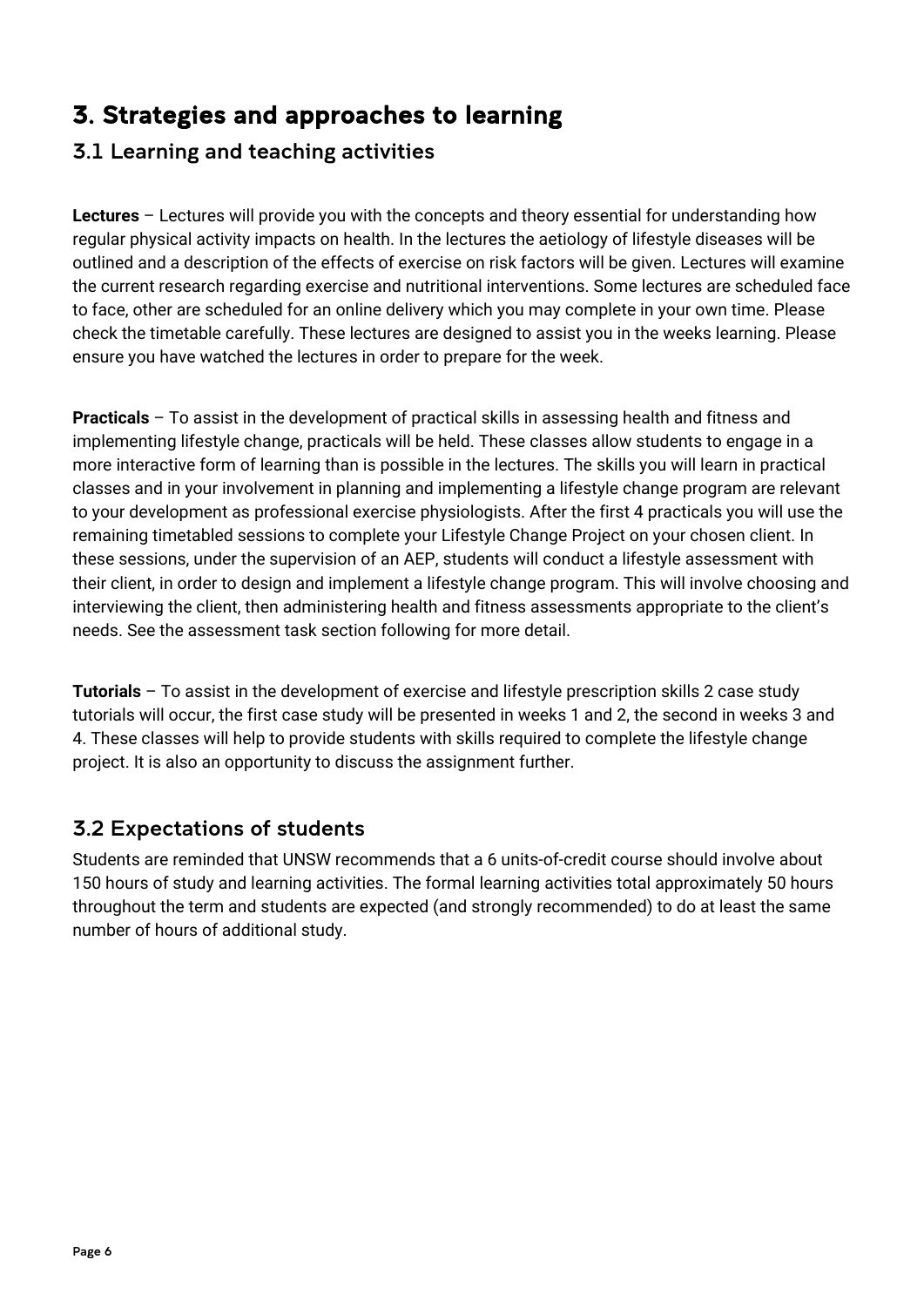# 4. Course schedule and structure

<span id="page-6-1"></span><span id="page-6-0"></span>

| <b>Week: Date</b>                                                                        | Lecture 1<br><b>Wednesday 1-2pm</b><br>(Online)                                                      | Lecture 2<br>Thursday 12-1pm<br>(Online)         | Lecture 3<br>Friday 1-2pm<br>(Online)                                                            | <b>Weekly Quiz</b><br>Online | Practicals<br>Level $1 - Ex Phys Gym$                       | Tutorial<br><b>Thurs</b><br>$(1-2pm OR$<br>$2-3pm)$ | <b>LC Project Prep</b><br>(Own Time)                   |
|------------------------------------------------------------------------------------------|------------------------------------------------------------------------------------------------------|--------------------------------------------------|--------------------------------------------------------------------------------------------------|------------------------------|-------------------------------------------------------------|-----------------------------------------------------|--------------------------------------------------------|
| 1: May 30                                                                                | Intro: Being an AEP<br>(KD/BC)                                                                       | Subjective Health Screening<br>(KD)              | Pre-Exercise Screens / CV Risk<br>Stratification (KD)                                            | Quiz 1                       | Assignment Review/<br>Health + Pre-Screening Ax             | Case Study<br>1a                                    | Identify client &<br>prep subjective Ax                |
| $2:$ Jun $6$                                                                             | OLL: Nutrition & PA                                                                                  | Nutrition (SG)                                   | <b>Healthy Built Environments</b><br>(ST)                                                        | Quiz 2                       | CV Risk & Diet Analysis and<br>New Objective Assessment     | Case Study<br>1b                                    | Develop Health &<br>Pre-Ex Screen                      |
| 3: Jun 13                                                                                | <b>OLL: CV Risk Assessment</b>                                                                       | Hypertension (KD)<br>OLL: Lifestyle & Health 3** | Ex Ax & Prescription (BC)                                                                        | Quiz 3                       | LC Project Subjective &<br><b>Objective Assessment Prep</b> | Case Study<br>2a                                    | Plan/Prepare<br>objective Ax Forms                     |
|                                                                                          |                                                                                                      |                                                  | Blank screening & Fitness Assessment Forms due Friday 17th June at 5.00pm via Turnitin on Moodle |                              |                                                             |                                                     |                                                        |
| 4: Jun 20                                                                                | Techniques in Behaviour<br>Change 1 (KW)                                                             | Techniques in Behaviour<br>OLL Modules 1-4       | Techniques in Behaviour<br>Change 3 (KW)                                                         | Quiz 4                       | <b>Client Initial Health Ax &amp; Diet</b><br>Analysis      | Case Study<br>2 <sub>b</sub>                        | Complete Health &<br>Ex Pre-Screening,<br>client goals |
| 5: Jun 27                                                                                | Metabolic Syndrome 1 (CB)                                                                            | Metabolic Syndrome 2<br>(CB)                     | <b>Assignment Discussion</b><br>(KD/BC)                                                          | Quiz 5                       | <b>Client</b> Initial Fitness Ax & Ex<br>Programming        |                                                     | Complete objective<br>Ax. start plan ex<br>program     |
| $6:$ Jul 4<br><b>Flexibility Week (no new content)</b>                                   |                                                                                                      |                                                  |                                                                                                  |                              |                                                             |                                                     | Exercise<br>Programming                                |
| Medical Practitioner Initial Report due Monday 4th July at 5.00pm via Turnitin on Moodle |                                                                                                      |                                                  |                                                                                                  |                              |                                                             |                                                     |                                                        |
| 7: Jul 11                                                                                | PA & Health 2 (BP)                                                                                   | PA & Health Case (BP)                            | PA and Health 1 (BP)                                                                             | Quiz 6                       | <b>Client</b> Exercise Training 1                           |                                                     | Train Client &<br>Feedback                             |
| 8: Jul 18                                                                                | PA & Children (AE)                                                                                   | PA & Adolescents (AE)                            | Lifestyle & Health 1 (BC)                                                                        | Quiz 7                       | <b>Client</b> Exercise Training 2                           |                                                     | <b>Train Client</b><br>& Feedback                      |
|                                                                                          |                                                                                                      |                                                  | Behaviour Change Assignment due Monday 18th July at 5.00pm via Turnitin on Moodle                |                              |                                                             |                                                     |                                                        |
| 9: Jul 25                                                                                | Lifestyle & Health 2 (BC)                                                                            | Lifestyle & Weight 1 (BC)                        | Lifestyle & Weight 2 (BC)                                                                        | Quiz 8                       | <b>Client</b> Exercise Training<br>(Assessment)             |                                                     | Ex Training<br>Assessment                              |
| 10: Aug 1                                                                                | Ex & Healthy Aging 1 (NB)                                                                            | Ex & Healthy Aging 2 (NB)                        | Ex & Healthy Aging 3 (NB)                                                                        | Quiz 9                       | <b>Client Final Health &amp; Fitness</b><br>Ax (Assessment) |                                                     | <b>Final Fitness</b><br>Assessment                     |
| 10: Aug 7                                                                                | Lifestyle Change Project Portfolio due Sunday 7th Aug at 11.59pm via Turn-it-in on Moodle STUDY WEEK |                                                  |                                                                                                  |                              |                                                             |                                                     |                                                        |
| Final Exam Period 12 <sup>th</sup> August to 25 <sup>th</sup> August 2021                |                                                                                                      |                                                  |                                                                                                  |                              |                                                             |                                                     |                                                        |
| Supplementary Exam Period 5 <sup>th</sup> September to 9 <sup>th</sup> September         |                                                                                                      |                                                  |                                                                                                  |                              |                                                             |                                                     |                                                        |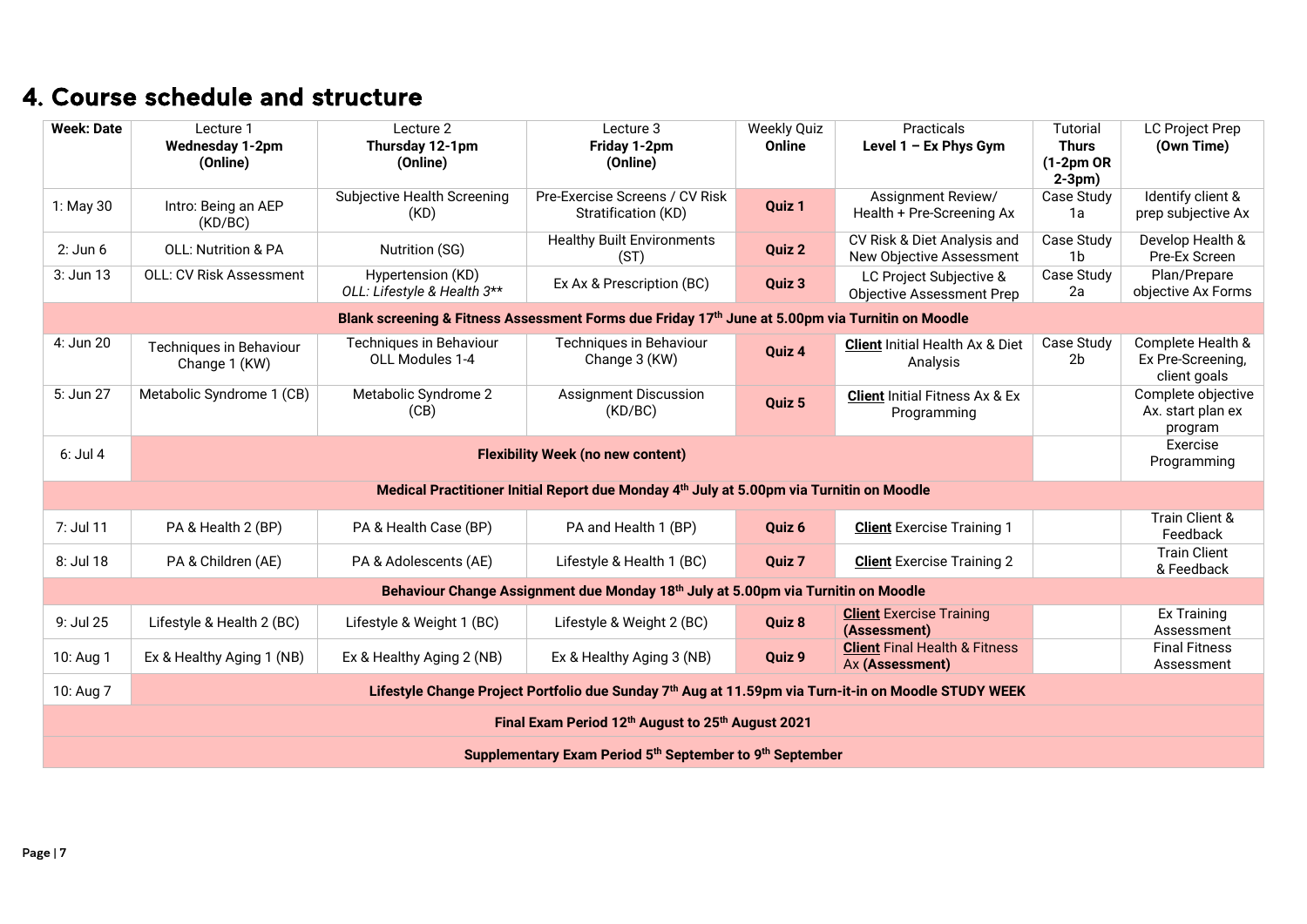# 5. Assessment

## <span id="page-7-0"></span>5.1 Assessment tasks

| <b>Summary of Assessments</b>                      | <b>Weight</b> | <u>Due</u>  |
|----------------------------------------------------|---------------|-------------|
| Assessment Task 1 - online quizzes                 | 10%           | Weekly      |
|                                                    |               |             |
| Assessment Task 2 - Lifestyle Change Project (LCP) |               |             |
| <b>Blank Health &amp; Fitness Ax Forms</b><br>a)   |               | Week 3      |
| <b>Medical Practitioner Initial Report</b><br>b)   |               | Week 6      |
| <b>Clinical Skills Assessment</b><br>C)            | 10%           | Week 9, 10  |
| d) Project Portfolio                               | 25%           | Week 10     |
| Assessment Task 3 - Behaviour Change Project       | 20%           | Week 8      |
|                                                    |               |             |
| Assessment Task 4 - Final examination              | 35%           | Exam period |

#### Assessment Task 1: Online Quizzes and Case Study (10%)

This quiz will be conducted each week and will test your understanding and practical application of concepts covered during the weekly lectures. The format will be 5 multiple choice questions. The quiz is designed to help you identify key concepts and should aid your project design and study for your final exam.

The quiz will open on Thursday afternoon at 4.00pm of each week and should be completed by midnight on the Sunday of each week.

#### **In total the 9 quizzes during weeks 1 to 9 are worth 5% towards your final grade**.

On Monday 1st August, Week 10, you will be given access to a link that will open a case study on a patient with metabolic syndrome.

You are required to complete this case study online by **5.00pm Friday 5th August**.

Your results from this **case study will contribute to 5% of your overall mark**.

#### Assessment Task 2: Lifestyle Change Project (35%)

You will plan and implement a Lifestyle Change Project based on the individual needs of your client who is an apparently healthy adult. Clients who are deemed moderate cardiovascular risk, maybe permitted after discussion with Kate Drury or Briana Clifford. This permission to participate will depend on the potential participant's risk factors.

The project includes three pieces of assessment (a) 2 x clinical skills assessments and (b) a written report. This project will give you 27 hours toward ESSA Exercise Physiology Accreditation.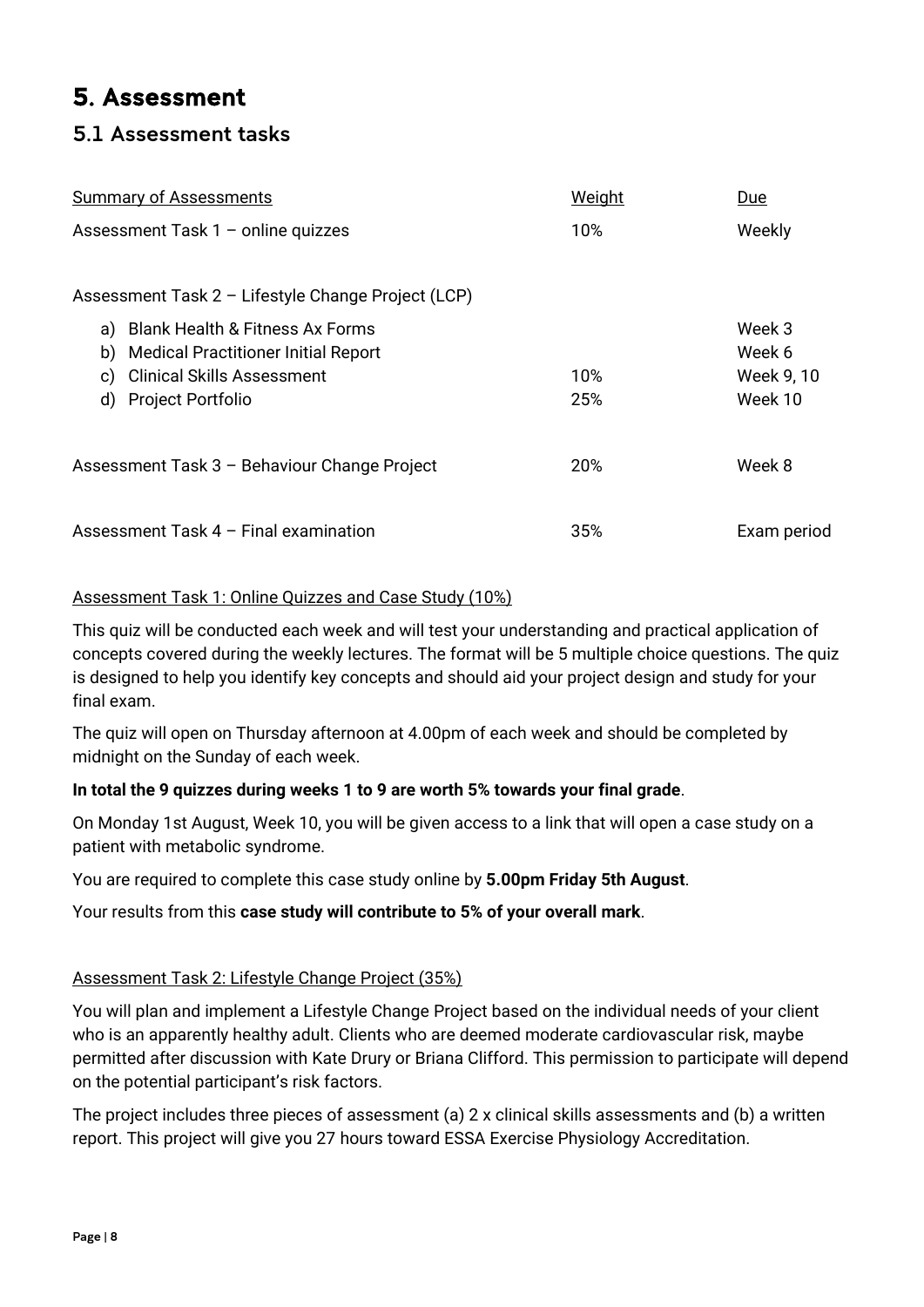#### \*\*\* **You are required to locate your own client and should aim to have found and confirmed your client by the end of week 3.**

#### **Your client must be available during weeks 4 to 10 during your scheduled lab time** \*\*\*

This assessment item will be marked in two phases. Feedback and fine tuning of your project will be ongoing and provided throughout the term by your AEP demonstrators.

Detailed marking criteria for each of the assessments is located at the end of this course outline.

Your client interactions will be supervised by qualified AEPs during your timetabled practical times *only*.

#### Phase A: Clinical Skills Assessments (10%) **Weeks 9-10**

You will be allowed to practice your skills for this assessment until you become competent (see skills checklist on page 15-16 of this outline) you will then be graded during weeks 9-10 on your training and assessment skills.

1st: Your skills in training your client (supervising, motivating, monitoring, exercise execution, exercise appropriateness, progressions and communication) will be assessed during week 9. Marks allocated to this assessment are 5%.

2nd: Your skills in performing your client's final fitness assessment (choice, administration and execution of tests, monitoring, organisation and professionalism) will be assessed during week 10. Marks allocated to this assessment are 5%.

#### Phase B: Project Portfolio (25%) Due **Sunday 7th August at 11:59pm**

By the end of the term, you will have collected a lot of information on your client. As a part of the written report, you will compile this information into a client file and write a short one-page reflection on how you feel the project went for your client. This reflection should justify your exercise prescription and reflect on how you may have done things differently, now you have the benefit of hindsight.

Your written report should include:

o Client pre-exercise screening (medical, lifestyle), informed consent and risk stratification (3-4 pages)

- o Diet recall and 1 page analysis and diet recommendations (2 pages including tables)
- o A thorough Needs Assessment (4 to 6 points)
- o Goal setting (3 short term and 3 long term)

o Initial fitness assessment results. Note: A copy of your blank health and fitness assessment forms must be submitted to Turnitin by the end of week 3; **Friday 17th June at 5.00pm**

o Strategies to increase incidental physical activity (4 tips) and reduce sedentary behaviour (4 tips); Must include 1 strategy to Sit Less & Move More. Include potential barriers and suggestions to overcome them

o Medical practitioner *initial* report (one page). Note: a copy of this report must be submitted to Turnitin at the beginning of week 6; **Monday 4th July at 5.00pm**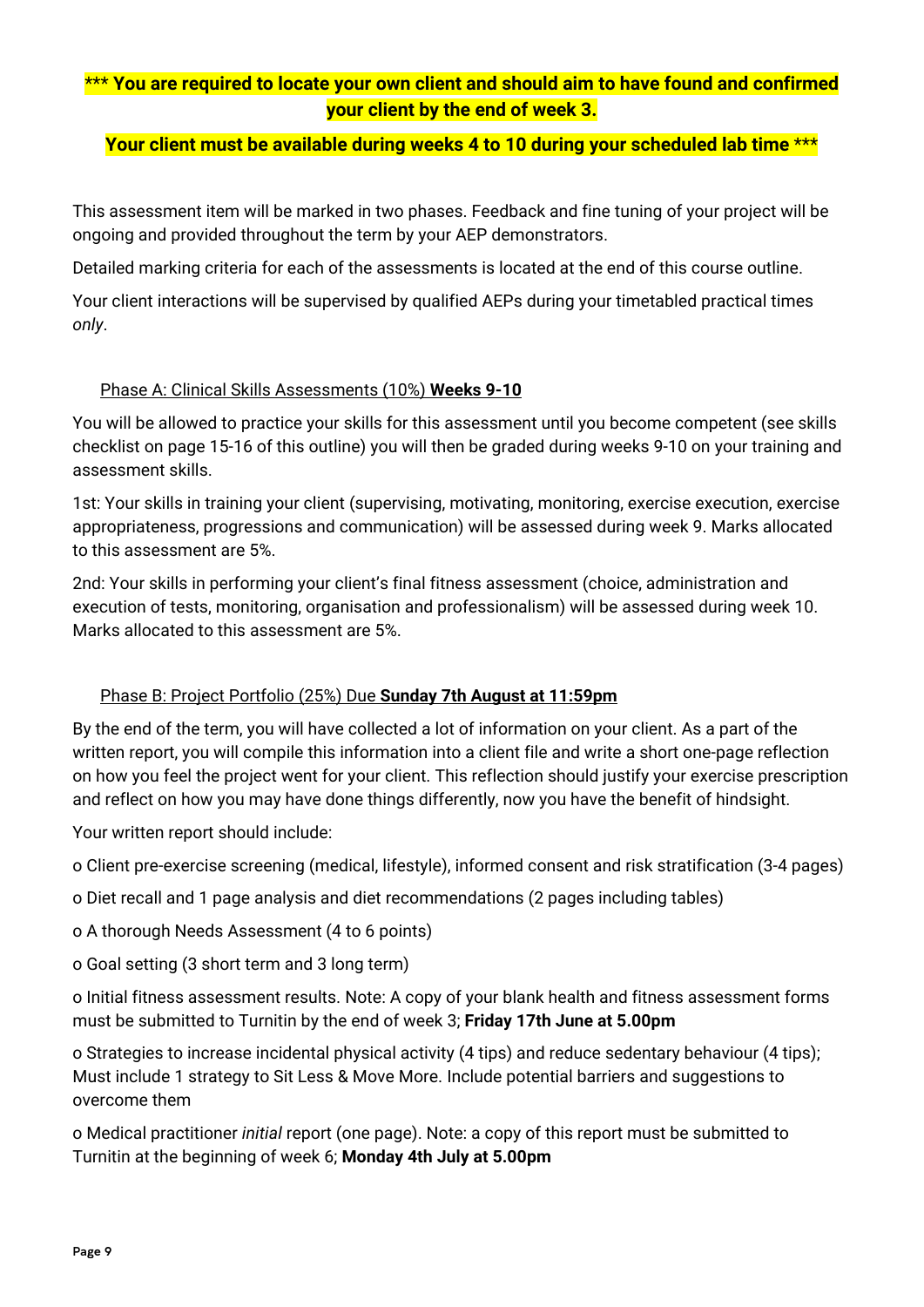o 3-week Exercise Program and Training Cards (one page completed training card per week)

o Final fitness assessment results with comparison to initial fitness assessment

o Medical practitioner *final* report (one page)

o 1 page reflection on how you feel the program went, including client feedback, and anything you would do differently next time. Sample questions you might answer are provided on page 12.

Written skills outlined in the skills checklist on page 13-14 will be marked as competent when your report is marked. If you are deemed not competent, you will be asked to repeat the skill until competency is achieved. Your report should be structured, detailed, and any recommendation should be appropriately referenced (APA). Please refer to the link below for advice on the APA referencing style. https://student.unsw.edu.au/referencing

Written assessment tasks must be handed in via Turn-it-in, the link can be found on the HESC3504 Moodle Course Page. Penalties will apply for late submissions: see page 8 of this outline.

Detailed marking criteria can be found at the end of the course outline (page 12).

Note 1: You will make scheduled appointment times for your client's assessments and training with your class demonstrator early in the term once you have finalised your client and their availability.

Note 2: You must submit your blank fitness assessment forms that you will be using on your client to Turnitin at the end of week 3 (**5pm Friday 17th June**). You will be provided with feedback during your practical class of Week 4.

Note 3: You must submit your one-page medical practitioner report (as per Medicare guidelines) by the start of week 6 (**5pm Monday 4th July**).

Note 4: The results of your initial and final fitness assessments, as well as your 3-week training program must be submitted with your final written report due **Monday 8th August at 5.00pm**.

#### Assessment Task 3: Behaviour Change Assignment (20%) **Due Monday 18th July at 5pm**

This assignment is designed to allow you the opportunity to practice the challenging task of changing one's behaviour.

#### The Task:

1. Identify a problematic health or physical activity behaviour for your client in the Lifestyle Change Project. (If, for some reason, you're not able to choose one for your client, you can choose one for yourself instead).

2. Develop a specific plan for your client to help them change that problematic health or physical activity behaviour for the better. The approach you take to changing your client's behaviour should be based on one or more of the psychological theories/models of behaviour change you learnt in class.

3. Help your client to implement your behavioural change plan and monitor their progress along the way.

4. Write up and submit a report detailing the experience.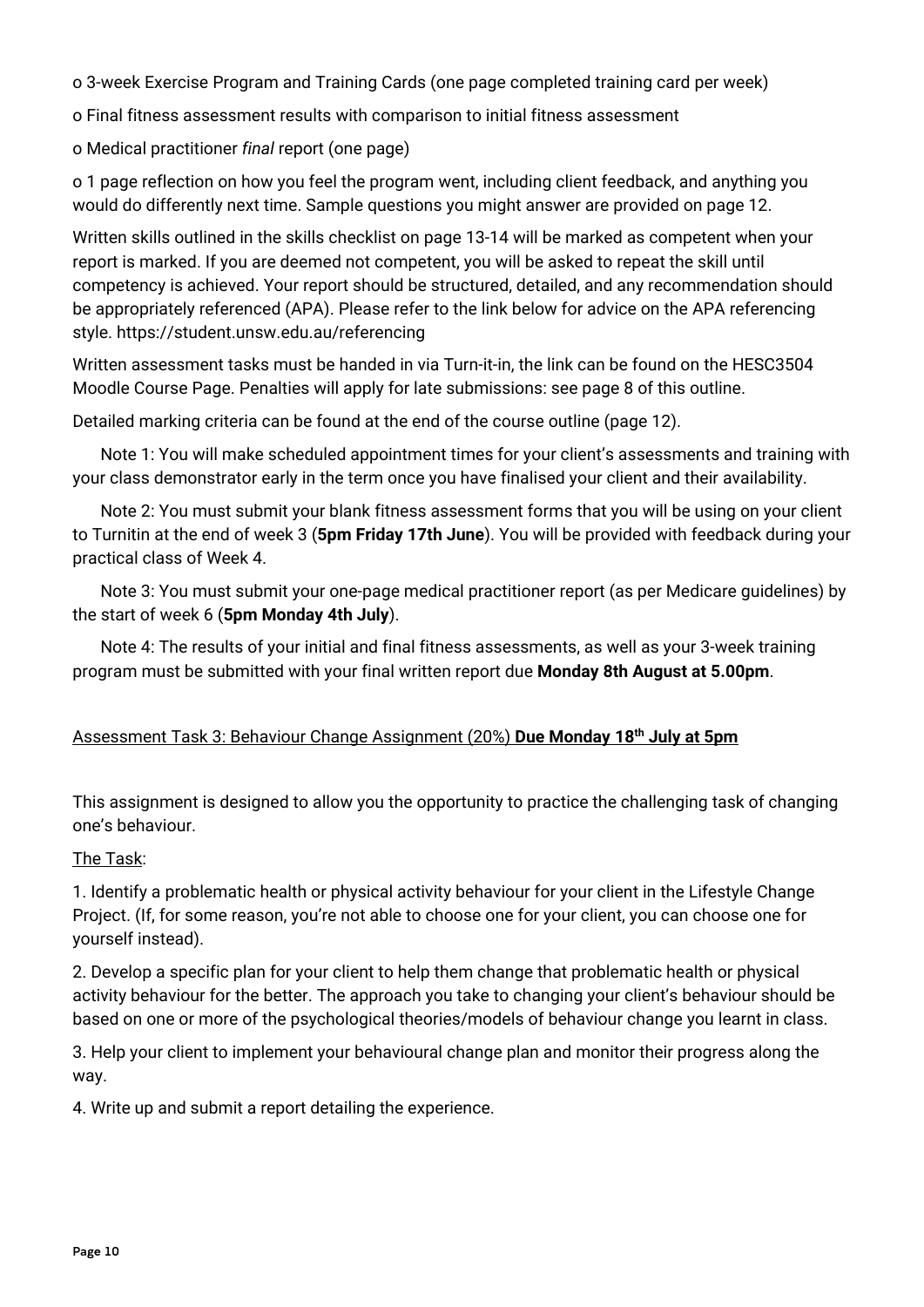#### The Report:

The report should be structured into the following sections:

1. Background/rationale: Identify the target behaviour. Justify why it was important to target that behaviour, why that particular behaviour was relevant to your client, and why changing that behaviour would improve their health. Refer to an appropriate psychological model to identify key factors that contribute to the client's current behaviour.

2. Plan: Outline your plan to change the target behaviour. This plan should be strongly linked to the psychological model you have chosen. Explain how your plan will address the key factors contributing to the current state of the behaviour in order to change the behaviour. You should also base your plan around the goal setting theory covered in class.

3. Outcomes: Describe how the behaviour was monitored and what the outcomes of the project were. How did you define success for your client and what was measured? Be sure to provide evidence of data collected.

4. Reflection: Reflect upon the experience of the project. Did the client progress as expected or did you have to make changes and adapt your plan along the way? Was the behaviour changed successfully? In hindsight, was the psychological model you chose an adequate theoretical framework? Comment on any particular challenges your client faced, and any insights you gained. What would you do differently next time?

#### Formatting: **This report has a strict TWO PAGE LIMIT**.

Be focussed in your approach. Please use a font no smaller than size 12, and 1.5 line spacing.

This limit is not including references or supplementary materials which are additional to the body of the assignment. Clearly structure your report according to the 4 sections identified above.

Overall hint: Every section of the report must be strongly grounded in your chosen theoretical framework.

| <b>Assignment</b><br><b>Component</b> | How do I achieve top marks?                                                                                                                                                                           | <b>Allocated</b><br><b>Marks</b> |
|---------------------------------------|-------------------------------------------------------------------------------------------------------------------------------------------------------------------------------------------------------|----------------------------------|
| <b>Background/Rationale</b>           | Justify the target behaviour. Make reference to an appropriate<br>psychological model and use the model as a theoretical<br>framework for developing your clients behavioural change plan.            | /10                              |
| The Plan                              | Provide a clear description of the plan for change. Make sure<br>your plan matches the theoretical framework you are working in.<br>Use appropriate goal setting techniques in establishing the plan. | /10                              |
| <b>Outcomes</b>                       | Clearly describe the outcomes of your project and how your<br>client's progress was monitored.                                                                                                        |                                  |
|                                       |                                                                                                                                                                                                       | /10                              |
| <b>Reflection</b>                     | Comment on the success of your project. Link your experience<br>of the project back to theoretical framework you chose.                                                                               | /10                              |

#### Marking Criteria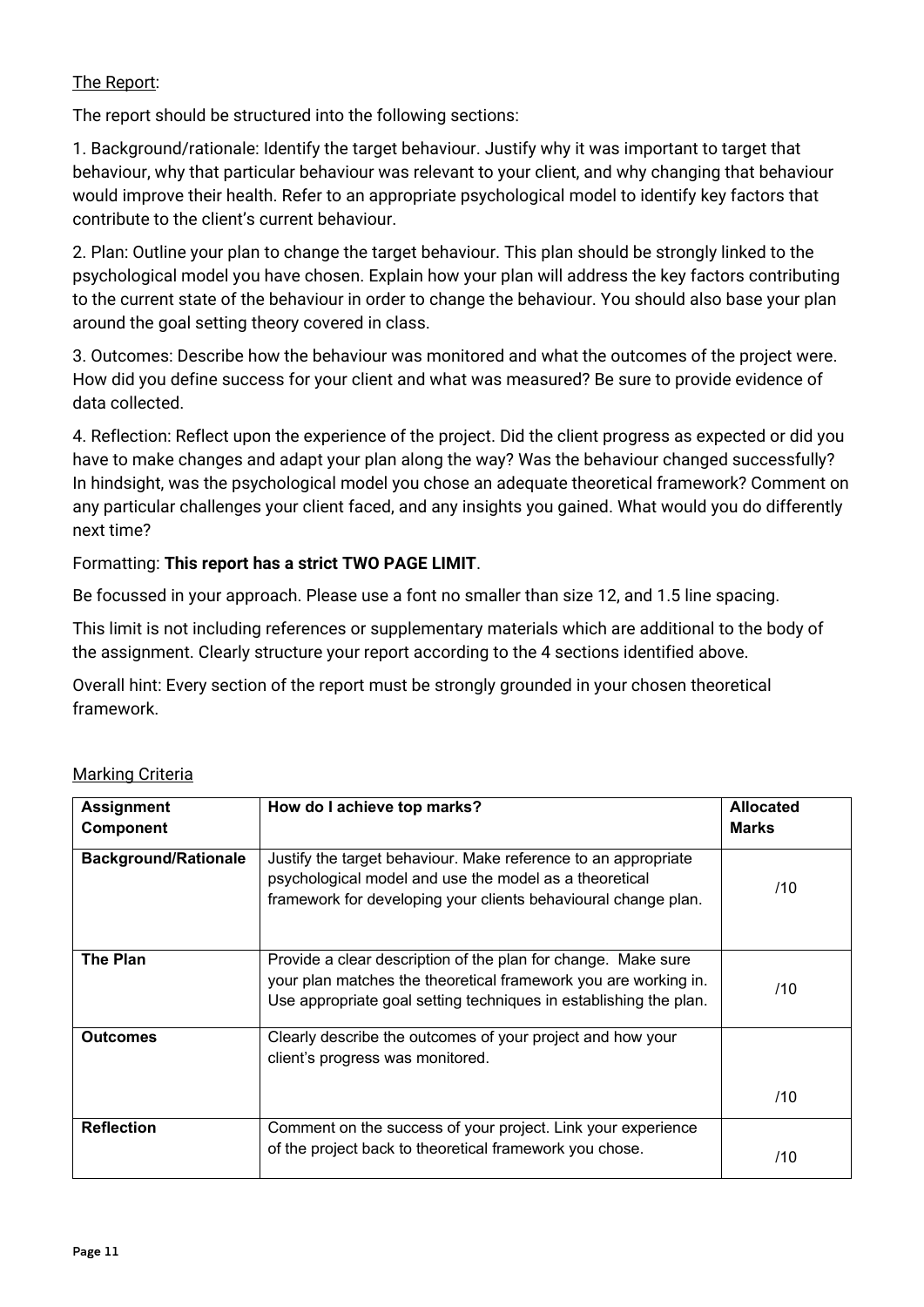| <b>Presentation</b> | The report should be well written, concise and easy to read.<br>There should be no spelling, grammatical or typographical<br>errors. Graphics and/or tables should support the information in<br>the text. The report should be double spaced and appropriately<br>referenced. Pages must be numbered. | /5 |
|---------------------|--------------------------------------------------------------------------------------------------------------------------------------------------------------------------------------------------------------------------------------------------------------------------------------------------------|----|
| <b>Effort</b>       | Put an honest effort into helping your client achieve their goal<br>and change their behaviour. Show evidence of this effort.                                                                                                                                                                          | /5 |

#### **Further information**

UNSW grading system:<https://student.unsw.edu.au/grades>

UNSW assessment policy:<https://student.unsw.edu.au/assessment>

## <span id="page-11-0"></span>5.2 Assessment criteria and standards

<span id="page-11-1"></span>See Appendix for Lifestyle Change Project marking rubric.

## 5.3 Submission of assessment tasks

#### **Late Submission**

Late submissions will be penalized at 5% per day capped at five days (120 hours). Students will not be permitted to submit their assessments after this date.

#### **Special Consideration**

If you experience a short-term event beyond your control (exceptional circumstances) that impacts your performance in a particular assessment task, you can apply for Special Considerations.

You must apply for Special Consideration **before** the start of your exam or due date for your assessment, except where your circumstances of illness or misadventure stop you from doing so.

If your circumstances stop you from applying before your exam or assessment due date, you must **apply within 3 working days** of the assessment, or the period covered by your supporting documentation.

More information can be found on the [Special Consideration website.](https://www.student.unsw.edu.au/special-consideration)

## <span id="page-11-2"></span>5.4. Feedback on assessment

Your weekly quizzes will be marked online, and you will receive your mark as soon as you have completed the quiz.

Feedback regarding the components of the Lifestyle Change Project are outlined above in the appropriate section.

Feedback regarding clinical skills will be ongoing throughout the semester. It is your responsibility to seek out feedback from your demonstrators and aim to improve over the course of the semester prior to the formal skills assessments in Week 9 and 10. You will receive feedback on your clinical skills assessment at the time.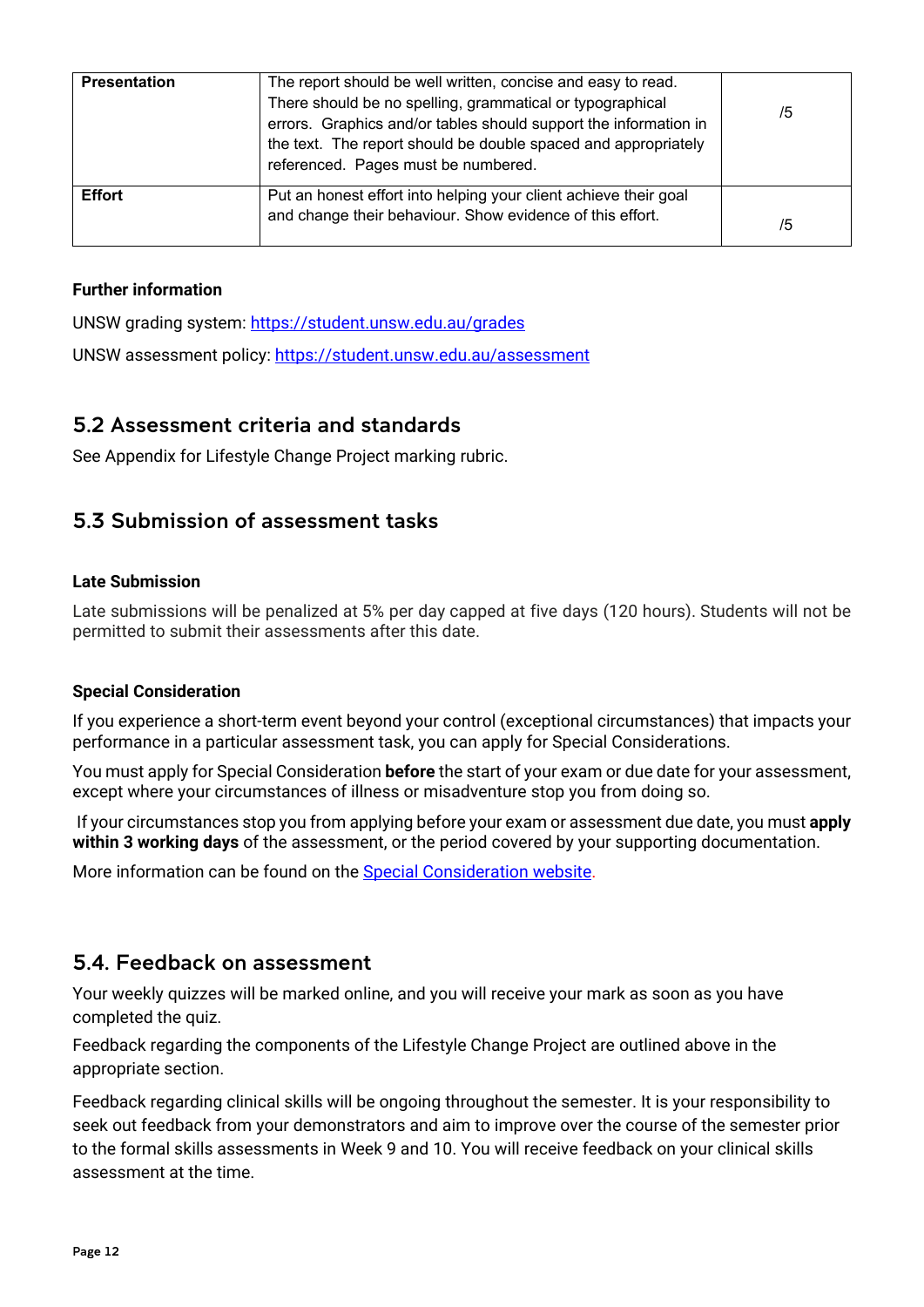# <span id="page-12-0"></span>6. Academic integrity, referencing and plagiarism

**Referencing** is a way of acknowledging the sources of information that you use to research your assignments. You need to provide a reference whenever you draw on someone else's words, ideas or research. Not referencing other people's work can constitute plagiarism.

*Please use APA referencing style for this course.*

Further information about referencing styles can be located at <https://student.unsw.edu.au/referencing>

*Academic integrity is fundamental to success at university. Academic integrity can be defined as a commitment to six fundamental values in academic pursuits: honesty, trust, fairness, respect, responsibility and courage.*[1](#page-12-1) *At UNSW, this means that your work must be your own, and others' ideas should be appropriately acknowledged. If you don't follow these rules, plagiarism may be detected in your work.* 

*Further information about academic integrity and plagiarism can be located at:* 

- *The Current Students site* <https://student.unsw.edu.au/plagiarism>*, and*
- *The ELISE training site* <https://subjectguides.library.unsw.edu.au/elise>

*The Conduct and Integrity Unit provides further resources to assist you to understand your conduct obligations as a student:* <https://student.unsw.edu.au/conduct>*.* 

<span id="page-12-1"></span><sup>1</sup> International Center for Academic Integrity, 'The Fundamental Values of Academic Integrity', T. Fishman (ed), Clemson University, 2013.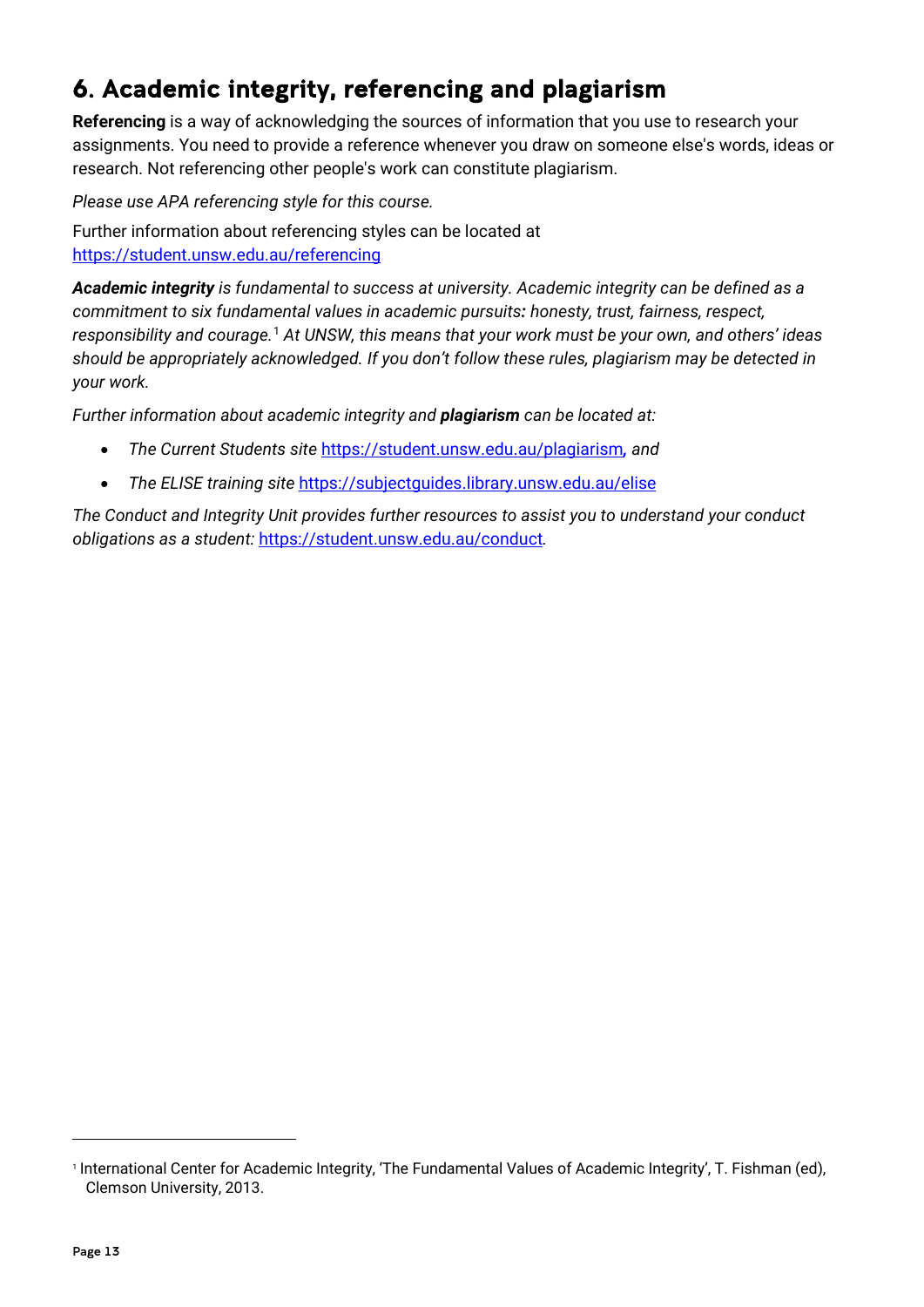# <span id="page-13-0"></span>7. Readings and resources

See also: [Learning Resources](https://medicalsciences.med.unsw.edu.au/students/undergraduate/learning-resources) 

#### **Computing Facilities**

There are computing facilities in Wallace Wurth, rooms G2, G4, 108 and 109. SERVE and FOODWORKS, along with VHI exercise kits have been downloaded for your use.

#### **Compulsory Textbook**

The below text will be available for purchase through the book shop. In addition, copies are available in the High Use section of the main library.

American College of Sports Medicine (2021) ACSM's Guidelines for Exercise Testing and Prescription, 11th Edition, Philadelphia, PA Wolters Kluwer

#### **Recommended Textbooks**

Each of the below texts will be available for purchase through the book shop. In addition, copies are available in the High Use section of the main library.

Ehrman J.K., Gordon P.M., Visich P.S. and Keteyian S.J. (2013). Clinical Exercise Physiology. 3rd Edition. Champaign, IL. Human Kinetics. (This is the same text that HESC3541 recommends) Cameron, M., Selig, S., Hemphill, D. (2011) Clinical Exercise: A case-based approach. 3rd Ed. Chatswood, NSW. Elsevier.

#### **Suggested Email Memberships**

1. Harvard Healthbeat<https://www.health.harvard.edu/healthbeat>

2. American Heart Association Cardiovascular Daily <http://professional.heart.org/professional/index.jsp>

#### **Suggested Readings Books available at Main Library:**

1. Hardman, A., and Stensel, D,. (2009) Physical activity and health: The evidence explained. 2nd Ed, Milton Park, Abingdon, Routledge.

2. Curt Lox, Kathleen A Martin, Kathleen Anne Ginis, Steven J Petruzzello (2010) The Psychology of Exercise: Integrating Theory and Practice. 3rd Ed., Scottsdale, Arizona: Holcomb Hathaway Publishers.

# <span id="page-13-1"></span>8. Administrative matters

Student enquiries should be submitted via student portal [https://portal.insight.unsw.edu.au/web](https://portal.insight.unsw.edu.au/web-forms/)[forms/](https://portal.insight.unsw.edu.au/web-forms/)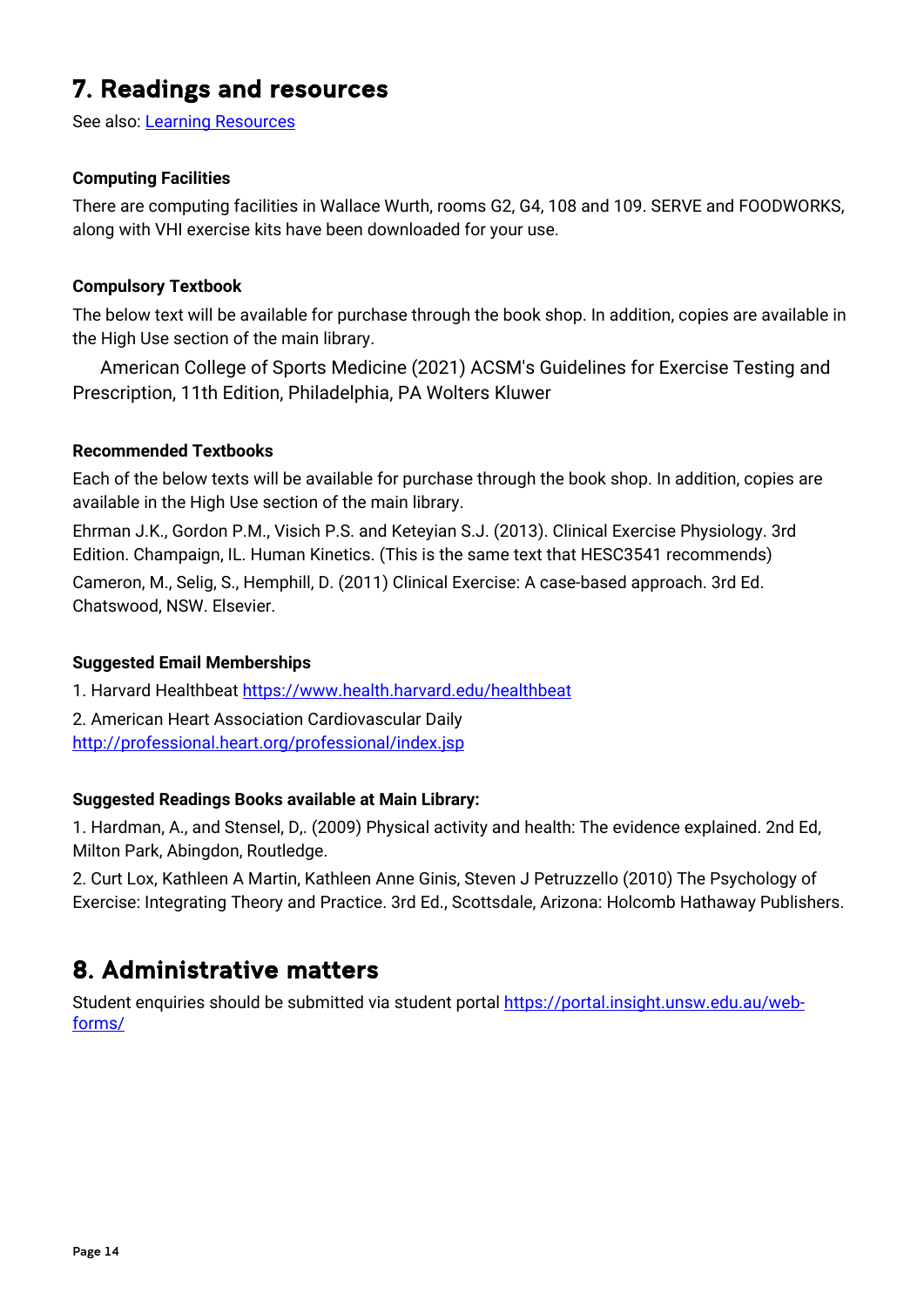# <span id="page-14-0"></span>9. Additional support for students

- The Current Students Gateway:<https://student.unsw.edu.au/>
- Academic Skills and Support:<https://student.unsw.edu.au/academic-skills>
- *Student Wellbeing and Health* <https://www.student.unsw.edu.au/wellbeing>
- UNSW IT Service Centre:<https://www.myit.unsw.edu.au/services/students>
- *UNSW Student Life Hub:* <https://student.unsw.edu.au/hub#main-content>
- *Student Support and Development:* <https://student.unsw.edu.au/support>
- *IT, eLearning and Apps:* <https://student.unsw.edu.au/elearning>
- *Student Support and Success Advisors:* <https://student.unsw.edu.au/advisors>
- *Equitable Learning Services (Formerly Disability Support Unit):* <https://student.unsw.edu.au/els>
- *Transitioning to Online Learning* <https://www.covid19studyonline.unsw.edu.au/>
- *Guide to Online Study* <https://student.unsw.edu.au/online-study>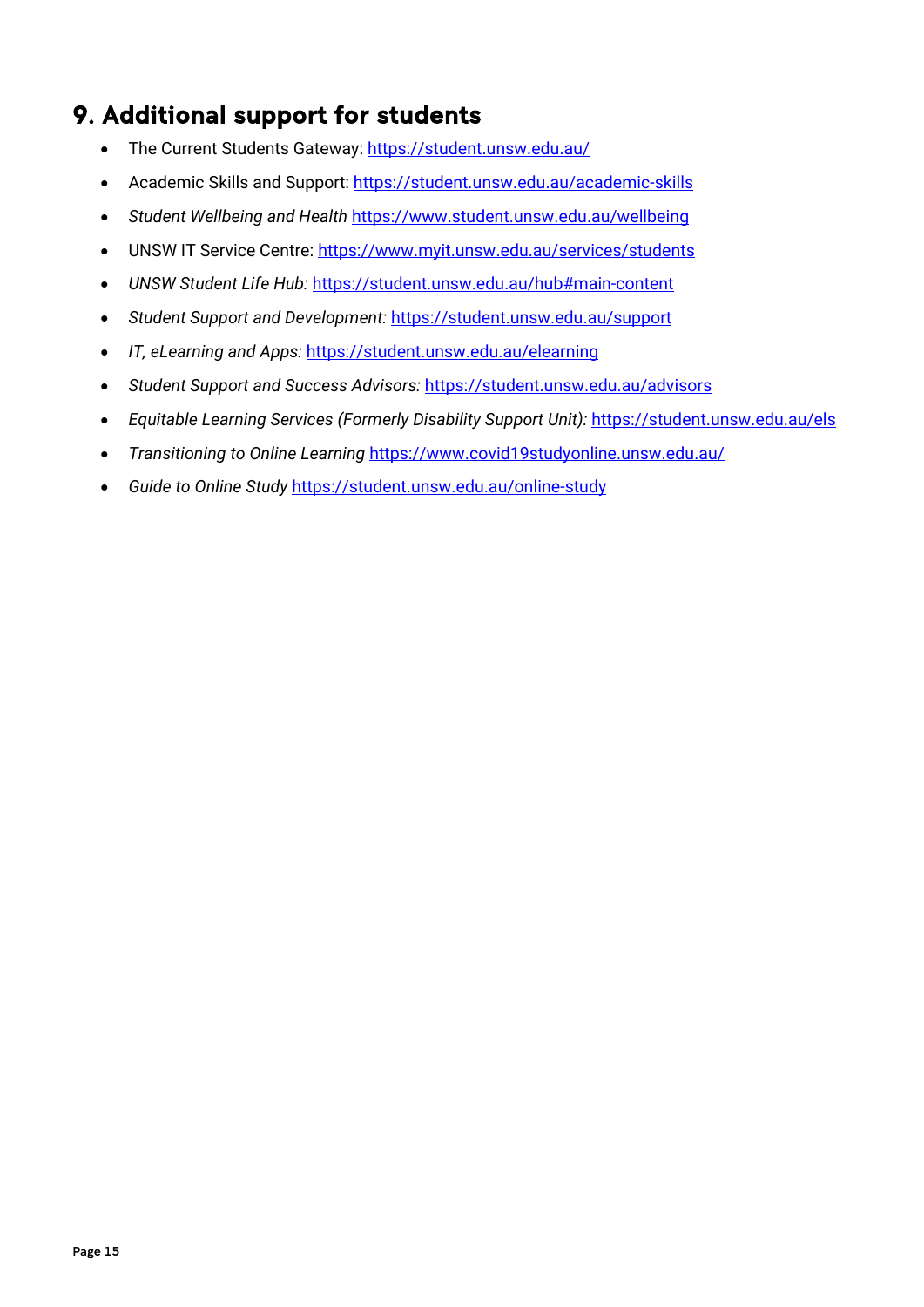# Appendix: Marking Criteria for Lifestyle Change Project (35%)

Clinical Skills Exercise Training Assessment (5%)

| <b>Assessment component</b> | How do I achieve top marks?                                                                                                                                                                                                                                                                                                                            | <b>Allocated Marks</b> |
|-----------------------------|--------------------------------------------------------------------------------------------------------------------------------------------------------------------------------------------------------------------------------------------------------------------------------------------------------------------------------------------------------|------------------------|
| Strategic component         | Is timing of the exercises appropriately scheduled?<br>1.<br>Is there an appropriate warm up for each activity?<br>2.<br>Does the student EP provide regular feedback, both<br>3.<br>motivational and correctional to the client?<br>Does the student EP adequately progress the client<br>4.<br>through their program, from an intensity perspective? | /10                    |
| Education component         | $\mathbf{1}$ .<br>Does the student EP engage and educate the client<br>throughout the training session?<br>Does the student EP supervise their client closely?<br>2.<br>Does the student EP monitor exercise technique and<br>3.<br>intensity throughout the training session?                                                                         | /10                    |
| Professionalism             | Did the student arrange the training times<br>1.<br>professionally?<br>Is the student professional in client instruction,<br>2.<br>interaction and conduct?<br>3.<br>Is the student dressed appropriately?<br>Was the student on time?<br>4.<br>Did the student address the client professionally?<br>5.                                               | /10                    |

## Clinical Skills Final Exercise Assessment (5%)

| Introduction to session and Interviewing Skills (Comprehensiveness of Interview Topics) |                |                |   |                                                            |                                                                                           |                |   |           |    |
|-----------------------------------------------------------------------------------------|----------------|----------------|---|------------------------------------------------------------|-------------------------------------------------------------------------------------------|----------------|---|-----------|----|
| 1                                                                                       | 2              | 3              | 4 | 5                                                          | 6                                                                                         | 7              | 8 | 9         | 10 |
|                                                                                         |                | Unsatisfactory |   |                                                            | Satisfactory                                                                              |                |   | Excellent |    |
| Holistic?)                                                                              |                |                |   |                                                            | Choice of Fitness Assessment (Are they appropriate to assess achievement of goals? Was it |                |   |           |    |
|                                                                                         | $\overline{2}$ | 3              | 4 | 5                                                          | 6                                                                                         | 7              | 8 | 9         | 10 |
|                                                                                         |                | Unsatisfactory |   |                                                            | Satisfactory                                                                              |                |   | Excellent |    |
|                                                                                         |                |                |   | <b>Fitness/Exercise Testing Skills (Correct Execution)</b> |                                                                                           |                |   |           |    |
|                                                                                         | $\overline{2}$ | 3              | 4 | 5                                                          | 6                                                                                         | 7              | 8 | 9         | 10 |
|                                                                                         |                | Unsatisfactory |   |                                                            | Satisfactory                                                                              |                |   | Excellent |    |
|                                                                                         |                |                |   | Organisation and Efficiency (Did the assessment flow?)     |                                                                                           |                |   |           |    |
|                                                                                         | $\overline{2}$ | 3              | 4 | 5                                                          | 6                                                                                         | $\overline{7}$ | 8 | 9         | 10 |
|                                                                                         |                | Unsatisfactory |   |                                                            | Satisfactory                                                                              |                |   | Excellent |    |
| <b>Overall Clinical, Ethical and Professional Competence</b>                            |                |                |   |                                                            |                                                                                           |                |   |           |    |
| 1                                                                                       | 2              | 3              | 4 | 5                                                          | 6                                                                                         | 7              | 8 | 9         | 10 |
| Unsatisfactory<br>Excellent<br>Satisfactory                                             |                |                |   |                                                            |                                                                                           |                |   |           |    |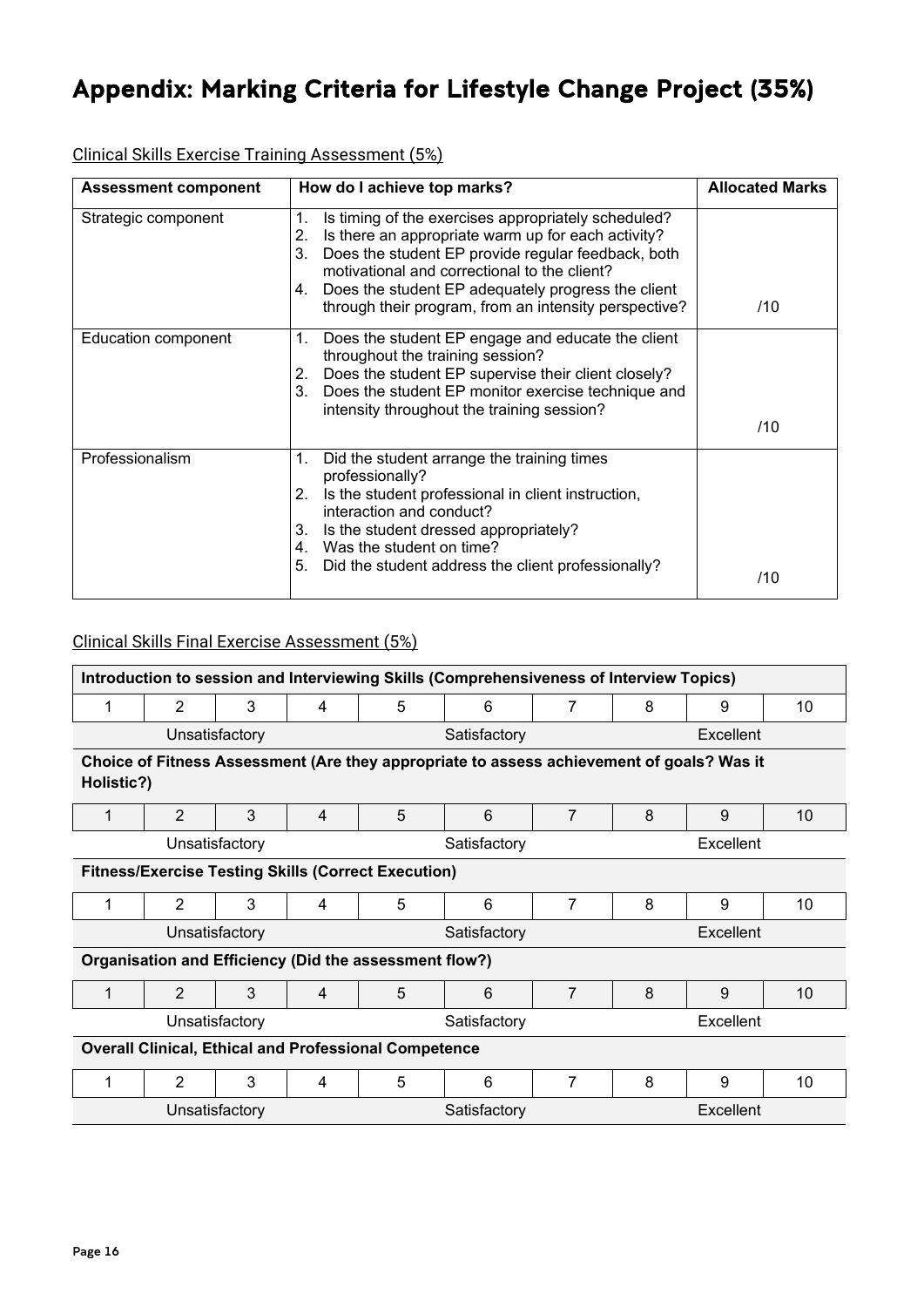| <b>Assignment component</b>             | How do I achieve top marks?                                                                                                                                                                                                                                                                                                                                                                                                                                                                                                                                                                                                                                                                                 | <b>Allocated Marks</b> |
|-----------------------------------------|-------------------------------------------------------------------------------------------------------------------------------------------------------------------------------------------------------------------------------------------------------------------------------------------------------------------------------------------------------------------------------------------------------------------------------------------------------------------------------------------------------------------------------------------------------------------------------------------------------------------------------------------------------------------------------------------------------------|------------------------|
| Screening and Exercise<br>Assessments   | 1. Choose and administer appropriate subjective and objective<br>pre-exercise screening tests for your client.<br>2. Present the pre-exercise program objective tests in an<br>organised form that is easy to follow and compare with<br>normative data where appropriate.                                                                                                                                                                                                                                                                                                                                                                                                                                  |                        |
|                                         |                                                                                                                                                                                                                                                                                                                                                                                                                                                                                                                                                                                                                                                                                                             | /10                    |
| Dietary Analysis and<br>Recommendations | 1. Ask your client to complete a 3-day food diary.<br>Use SERVE or FOODWORKs or another diet program of<br>2.<br>your choice to analyse the diet for the 3 days.<br>3.<br>Compare food intake with the RDIs for macro- and<br>micronutrients.<br>Comment appropriately (e.g., Are they getting five serves of<br>4.<br>vegetables per day?<br>5. Comment on whether the client is eating too much<br>processed food and make recommendations on how they<br>can improve the quality of their food intake.<br>6. Discuss whether or not the diet matches the<br>recommendations for nutrient composition, fibre intake and<br>other important nutrients, as well as where deficiencies or<br>excesses exist. | /10                    |
| Goal Setting and Needs<br>Assessment    | 1. In conjunction with your client, set appropriate short- and<br>long-term SMART goals based on their needs and desire for<br>lifestyle change.<br>2. Assess their personal goals and needs obtained from<br>subjective and objective tests and formulate a list of your<br>client's needs. This makes up the needs assessment. Ensure<br>that part of your assessment examines possible barriers to<br>exercise.                                                                                                                                                                                                                                                                                          | /10                    |
| <b>Fitness Testing and</b><br>Analysis  | The testing is appropriate to the goals, needs and program<br>1.<br>prescribed for the client.<br>2. Pre- and post-program testing data are presented in tables<br>and/or graphs and compared to normative data where<br>appropriate. Any significant changes are clearly stated.<br>3. The student objectively analyses the data from any testing.<br>Analyses and conclusions derived are appropriate.<br>4.                                                                                                                                                                                                                                                                                              | /10                    |
| Strategic component                     | The planned strategies for lifestyle change support the needs<br>1.<br>and goals of the client.<br>2. The strategies are logical, realistic and will help the client<br>achieve their goals.<br>3. Client requests and feedback are an integral part of the<br>program.                                                                                                                                                                                                                                                                                                                                                                                                                                     | /10                    |
| Education component                     | The educational needs of the client have been stated.<br>1.<br>2. There are educational strategies in place to address these<br>client needs.<br>3. 4 strategies are presented to increase the client's PA and<br>decrease the clients SB. This includes 1 strategy to Sit Less<br>& Move More. Potential barriers and suggestions to overcome<br>them are listed.<br>The education program supports the needs and goals of the<br>4.<br>client.<br>5. A list of resources to support the client's educational needs is<br>included.                                                                                                                                                                        | /10                    |
| Activities/Exercise<br>Program          | 1. The exercises are clearly stated, and a rationale given for<br>each exercise.<br>2. The exercises and education plan address the needs and<br>goals of the client.                                                                                                                                                                                                                                                                                                                                                                                                                                                                                                                                       |                        |